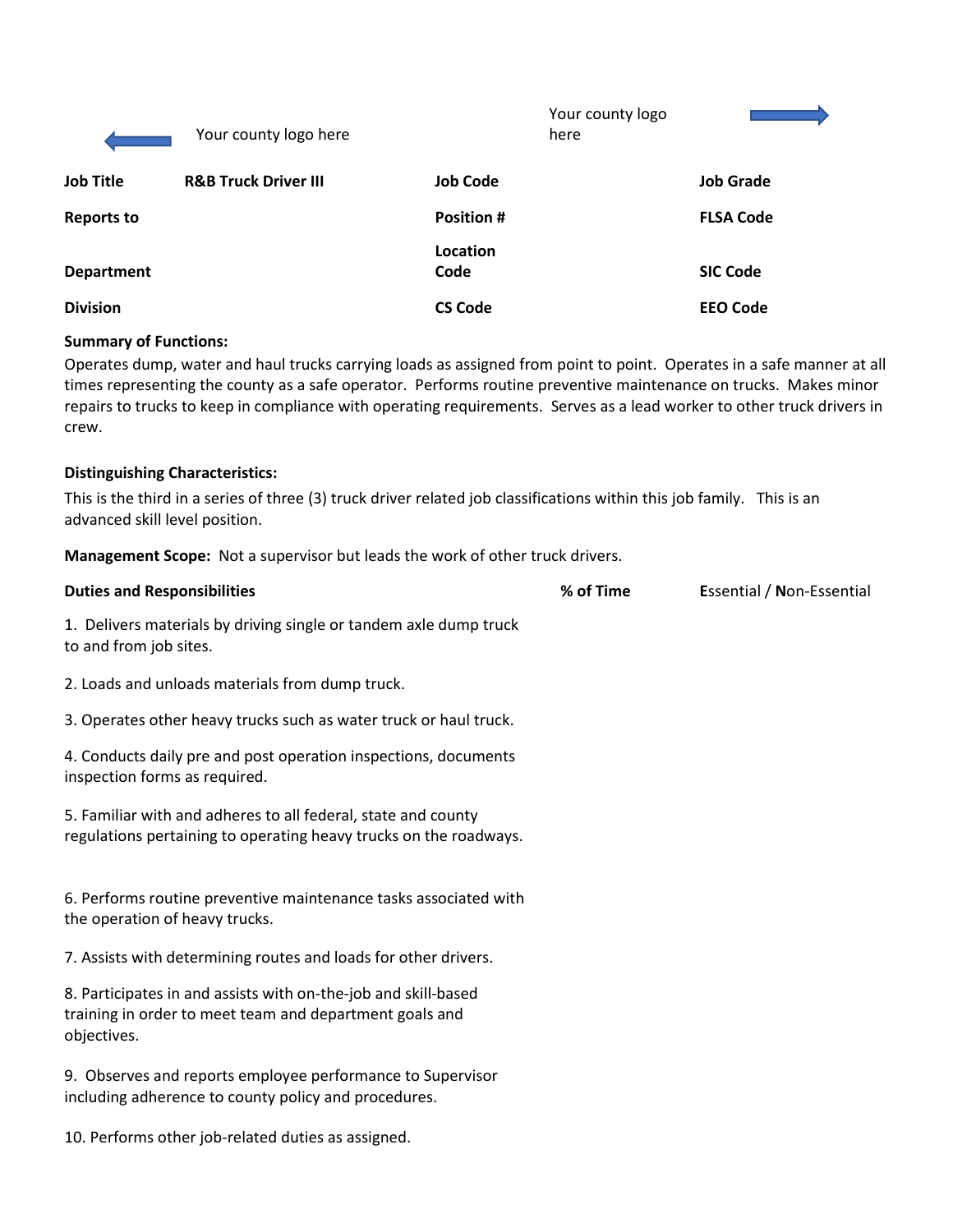### **Minimum Qualifications**

 Education, Experience and Training: Requires High School diploma or GED equivalent. Requires five (5) years of experience operating trucks that require a class A CDL

 Licenses, Registrations, Certifications, or Special Requirements: Texas Class A CDL with acceptable driving record.

# Preferred:

Tank Vehicle (N) endorsement Hazardous Materials (H) endorsement

## **Knowledge, Skills & Abilities:**

## **Knowledge of:**

- \* Applicable safety practices and regulations.
- \* Applicable provisions that reduce operating hazards and enhance safety rules, regulations, and precautions.
- \* Proper load and tie down practices.
- \* Principles, practices, and techniques of leading subordinate staff and probationers.
- \* Preventive maintenance steps to perform daily.
- \* County and Department's Employee Policy and Procedures rules and regulations.
- \* Industry standards associated with recording activity and report preparation.

### **Skill in:**

- \* Operating a variety of trucks safely.
- \* Both verbal and written communication, including conveying and following instructions.
- \* Coordinating the work activities of assigned staff.
- \* Training, developing, assigning, coaching, and evaluating assigned crew members.
- \* Diagnosing equipment problems and making field repairs and adjustments.
- \* Applying proper and applicable safety practices, procedures, and regulations.
- \* Working with others, including working as a team member.

### **Ability to:**

\* Safely and efficiently operate loading equipment such as skid steer with a bucket, loader, or backhoe.

\* Understand and precisely follow both verbal and written instructions and communicate in a concise and effective manner.

- \* Understand and simple processes and routine operation of trucks and equipment.
- \* Reason and make sound judgements.
- \* Manage self and crew time well, perform multiple tasks, and organize diverse activities.
- \* Establish and maintain effective working relationships with County employees and officials, representatives of outside agencies, and the general public.
- \* Demonstrate regular and reliable attendance.

# **Physical/Environmental Requirements and Other Information:**